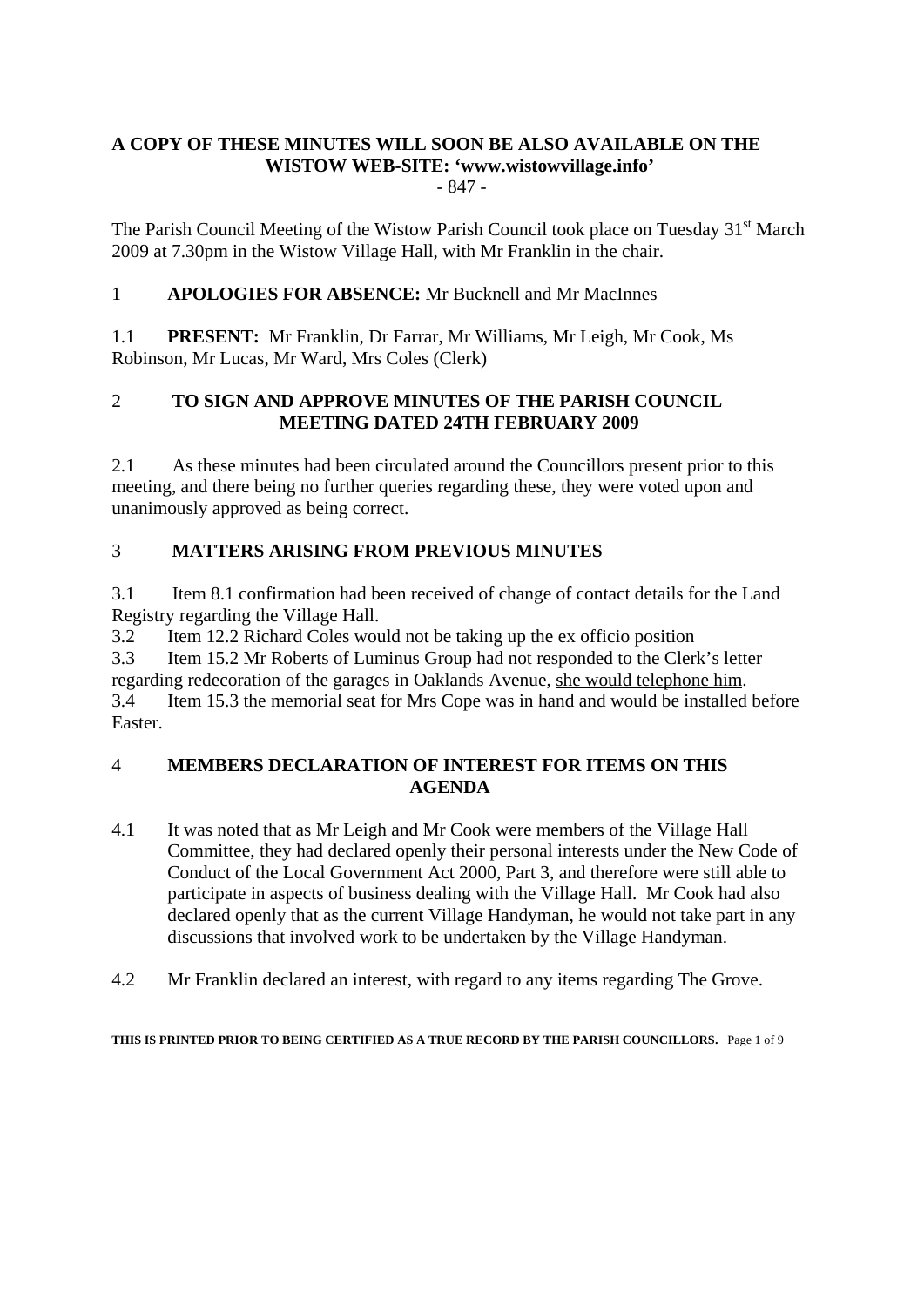#### **5. COMMUNITY LIAISON OFFICER – ANY POLICE OR CRIME ISSUES TO BE DISCUSSED.**

As the Community Liaison Officer was not present there was no report.

#### **6. SPEEDWATCH – PRESENTATION BY MR KEITH SISMAN**

Mr Sisman and two colleagues gave a very interesting presentation on the basic principles of Speedwatch, the following being the main points.

The purpose of Speedwatch is to educate drivers and change behaviour without prosecution. It is backed by Cambs County Council and the police and manned by volunteers who run Speedwatch events in villages where there is a speeding problem.

For each event a minimum of three volunteers monitor traffic at a given location, having raised a police incident number, wearing high visibility jackets and using Speedwatch equipment – warning signs, speed indicator and laser gun. When a speeding car is detected the number plate and description of the car is passed to the police. A warning letter will be issued by the police to the driver, three letters could result in a visit from a police officer. No prosecution will result from Speedwatch events but persistent speeding in any village may result in a formal police speed trap being set up or a persistent offender may be monitored by the police. Mr Lucas pointed out that there had been no complaints received by the police regarding Speedwatch and he would be asking Inspector Griffin at the forthcoming Ramsey Sector Neighbourhood Panel for data regarding Speedwatch. The Speedwatch team are looking for volunteers and in order to carry out an event in a village, the Parish Council needs to be in support and two volunteers from the village should be involved, although it is considered better to be involved in an event in a neighbouring village. Speedwatch is financed by using volunteers on events and the equipment is provided by the police at the cost of £3000 per set. At present the St Ives district have two sets.

Mr Franklin thanked Mr Sisman and his colleagues for the presentation and they left the meeting at 8.30 pm.

Mr Franklin then asked the Parish Council for their views. Dr Farrar proposed and Mr Franklin seconded the Parish Council's support for Speedwatch, this was unanimously agreed. The Clerk would ask Mr Dransfield to put something in the Warbler to ask for volunteers and Dr Farrar would make an entry on the website. Mr Cook has already volunteered. The Clerk would also email Mr Sisman to thank him and confirm that we are actively seeking volunteers.

**THIS IS PRINTED PRIOR TO BEING CERTIFIED AS A TRUE RECORD BY THE PARISH COUNCILLORS.** Page 2 of 9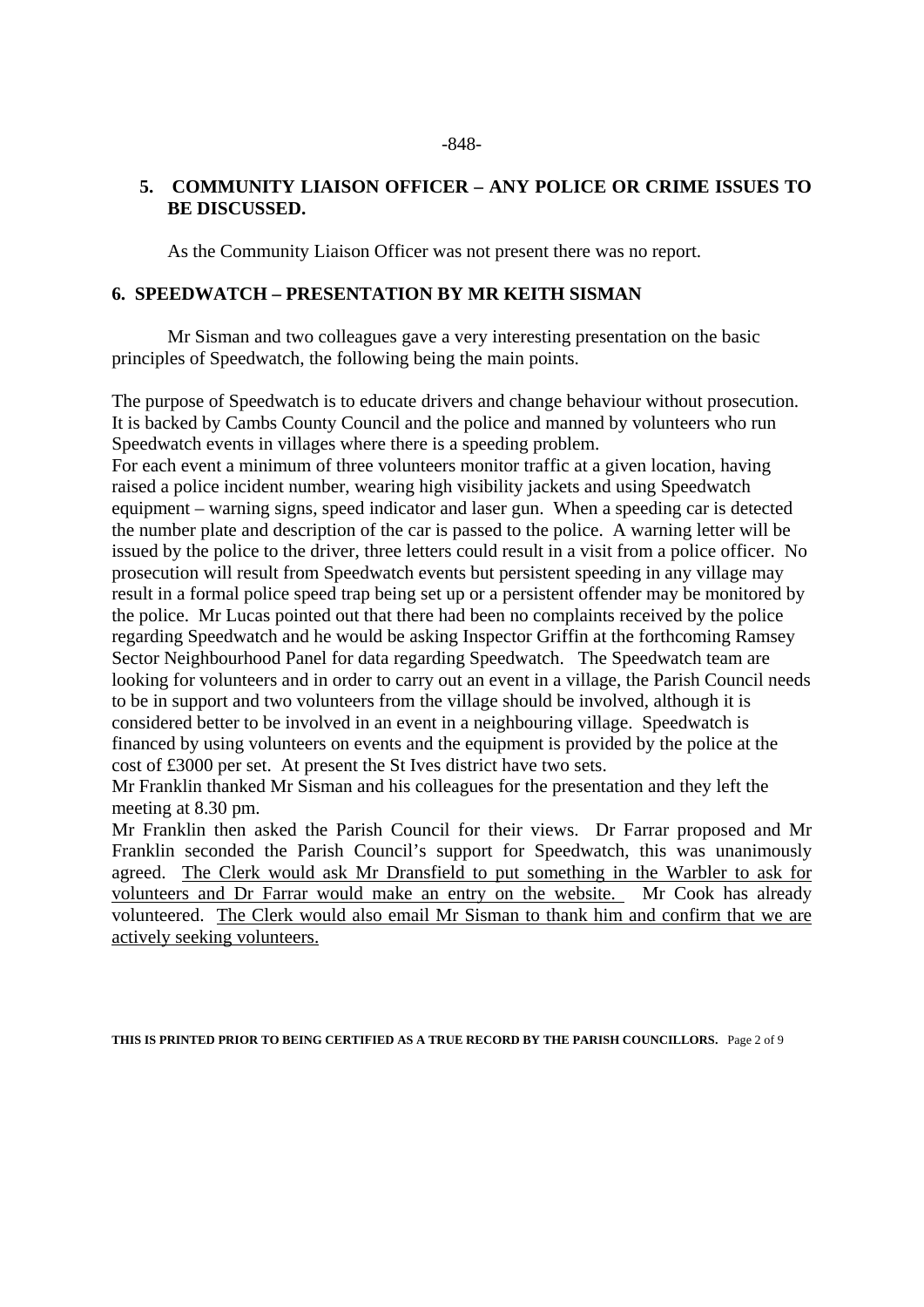#### -849-

#### 7 **a- FINANCE – TO APPROVE THE FINANCIAL STATEMENT/ PAYMENT OF ACCOUNTS FOR FEBRUARY**

7.1 As this had been circulated around the Councillors present prior to this meeting, and there being no further comments, these were voted upon and unanimously confirmed as being a true record.

## **b- FINANCE – TO APPROVE PAYMENT OF OUTSTANDING AMOUNTS: MRS P COLES – FEB 2009 SALARY (RATES AS PER MINUTE NO. 13.1 OF THE MEETING DATED THE 29TH APRIL 2008) £215.82 HDC ESTATES MANAGEMENT PLAYGROUND RENT £ 100.00 CAMBRIDGE WATER CEMETERY STANDPIPE CHARGE £ 13.79 CPALC ANNUAL MEMBERSHIP 2009/210 £ 151.81**

7.2 These payments listed were formally approved at this meeting, and the cheques duly signed.

#### 7 **c- FINANCE – TO REVIEW CASH FLOW AND RESOLVE ANTICIPATED ISSUES**

7.3 The Clerk reported that the Audit papers had been received and Mrs Pye would continue to act as Internal Auditor.

## 8. **CORRESPONDENCE**

- 8.1 A letter had been received from Mrs Franklin regarding children playing football on the green on The Grove and destroying trees and plants. The children had moved to The Grove as thorns in the hedges behind the goals in the playground were damaging their footballs. The Clerk would write to HDC to see if a net could be put up or the hedges weeded of brambles.
- 8.2 Notification from RoSPA that a playground inspection would take place during April. The Clerk would telephone to find out if a date has been allocated.
- 8.3 A request from EACH for a donation, this was discussed and declined.
- 8.4 Posters from the Red Tile Wind Farm Trust Fund
- 8.5 Information on Weather the Storm, to be posted on website and passed to Mr Dransfield for the Warbler
- 8.6 Information on the Dogs Trust
- 8.7 HDC Hunts Forum on Play Opportunities
- 8.8 Development Control Panel Dates and Agenda

**THIS IS PRINTED PRIOR TO BEING CERTIFIED AS A TRUE RECORD BY THE PARISH COUNCILLORS.** Page 3 of 9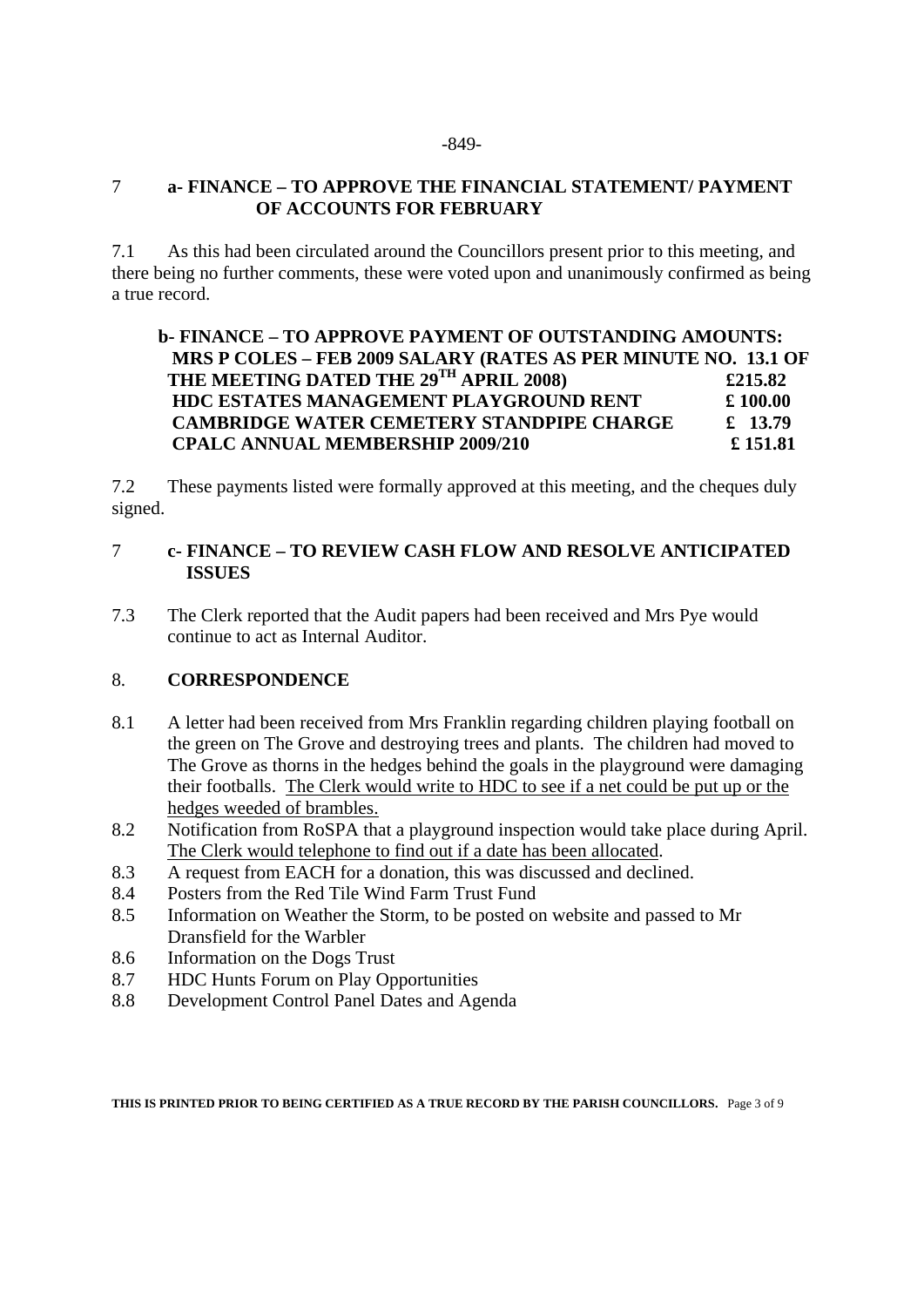#### **CORRESPONDENCE PREVIOUSLY CIRCULATED**

- 8.9. Compost giveaways The Clerk had ordered 200 bags
- 8.10 CPALC Getting ready for the power of Well-being
- 8.11 HDC Public Meetings Schedule
- 8.12 CCC Contact Centre telephone number listing
- 8.13 HDC Mini Recycling Centres withdrawal of can banks
- 8.14 CCC Cambridgeshire and Peterborough Minerals and Waste Plan Further additional Sites Consultation
- 8.15 HDC Evidence of the impact of the economic downturn on Huntingdonshire's communities, businesses and services
- 8.16 Community Action
- 8.17 Froglife
- 8.18 COPE March 09
- 8.19 CPALC AGM Minutes
- 8.20 Development Control Panel agenda
- 8.21 Local Councils Update
- 8.22 DPD Document
- 8.23 BWB Upwood Environmental Study

#### 9 **ALLOTMENT OUTSTANDING ISSUES, INCLUDING MR BOWD'S TENANCY AGREEMENT**

9.1 Dr Farrar had reviewed the tenancy agreement and this would be issued to all tenants with a covering letter asking them to sign and return the agreement within 30 days. The Clerk will send out the agreements by registered post.

#### 10 **TO CONSIDER ANY PLANNING APPLICATIONS RECEIVED - NIL RECEIVED**

## 11 **WISTOW BRIDGE – REVIEW OF CURRENT POSITION**

11.1 Following the meeting on  $5<sup>th</sup>$  March 2009, Cambs County Council are arranging to repair the damaged parapet with temporary Kee Klamp fencing. They are also looking into the proposals for a footpath on the north side of the bridge and addressing concerns of farmers in relation to width of farm machinery. We are waiting for further updates from Mr McGee of Cambs County Council following their meeting with the designers.

**THIS IS PRINTED PRIOR TO BEING CERTIFIED AS A TRUE RECORD BY THE PARISH COUNCILLORS.** Page 4 of 9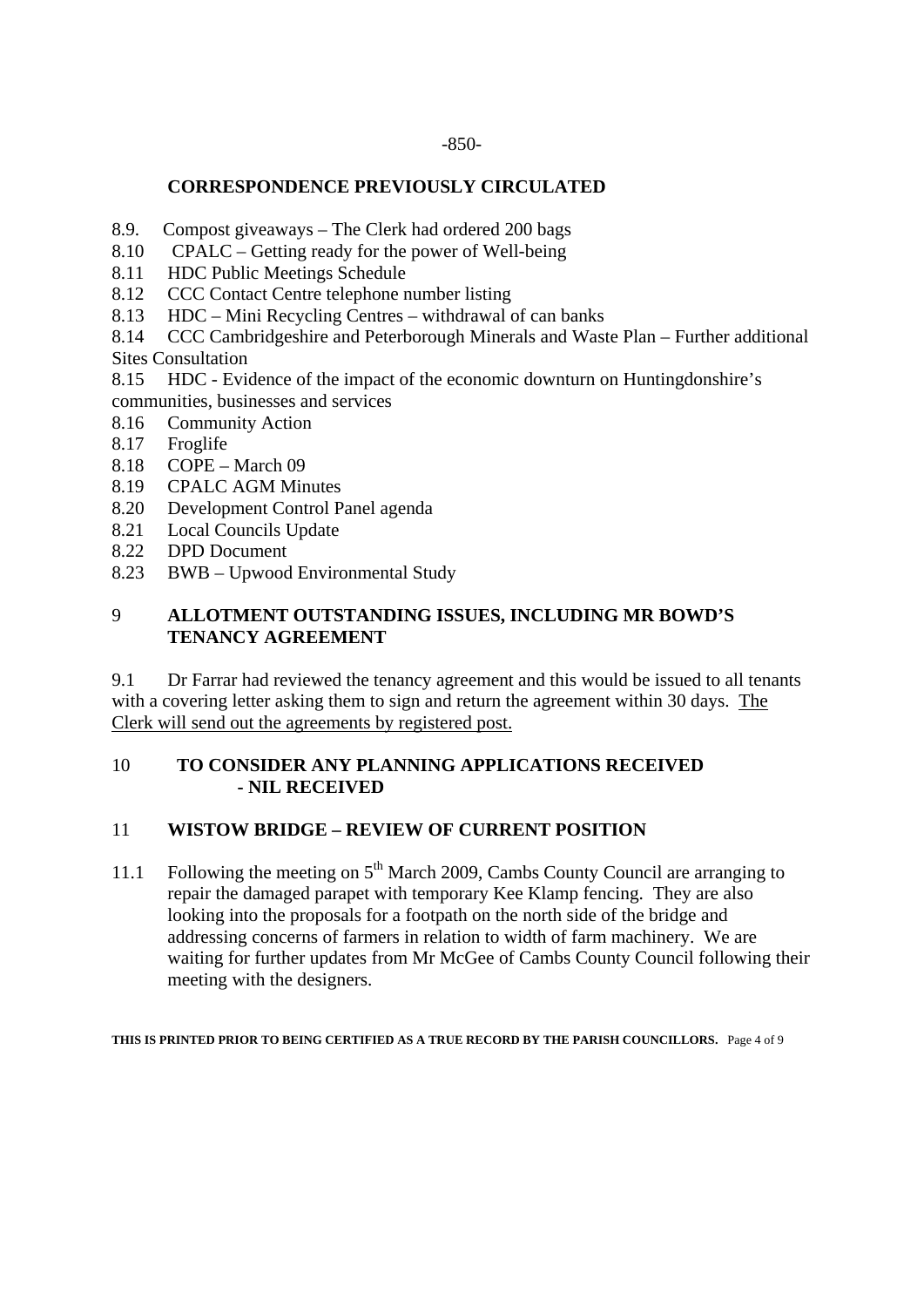#### -851-

#### 12 **CPALC MEMBERSHIP RENEWAL TO BE DISCUSSED AND APPROVED (£151.81)**

12.1 Dr Farrar proposed and Mr Williams seconded the renewal of membership as it was a valuable back up and source of training. It was approved unanimously.

## 13. **CALOR VILLAGE OF THE YEAR COMPETITION**

13.1 Following much discussion it was decided unanimously not to enter.

## 14. **PARISH PLAN - REVIEW OF PROGRESS AND RESPONSIBILITIES**

14.1 Following recent changes in the Parish Council a review of progress and responsibilities was due. This item is covered with item 16.

# 15. **OPEN MEETING 28TH APRIL 2009 – ITEMS TO BE DISCUSSED**

15.1 The following reports would be prepared: Financial statement – Mr Franklin Chairperson's report – Mr Franklin Streetlight report – Dr Farrar Playground report – Mr Franklin Allotment report – Mr Cook Traffic and road issues – Mr Franklin Pedestrians, footpaths and Countryside report – Mr Cook Village Hall report – Mr Leigh Youth Club report – Dr Farrar

## 16. **PARISH PLAN ACTION PLAN WORKING PARTIES FEEDBACK AND UPDATES**

New responsibilities are allocated below:

## **a- TRAFFIC AND ROAD ISSUES – MR MACINNES AND MS ROBINSON**

16.1 Minutes of the Huntingdonshire in Your Patch meeting had been circulated by Mr Bucknell with reference to a further request for gritting in Wistow for next winter.

- 16.2 A reply from the insurers regarding liability for gritting had been circulated but no action is required until item 16.1 above is resolved.
- 16.3 Pot holes at the bottom of Harris Lane are particularly bad. The Clerk will email Mr Kingston at HDC Highways

**THIS IS PRINTED PRIOR TO BEING CERTIFIED AS A TRUE RECORD BY THE PARISH COUNCILLORS.** Page 5 of 9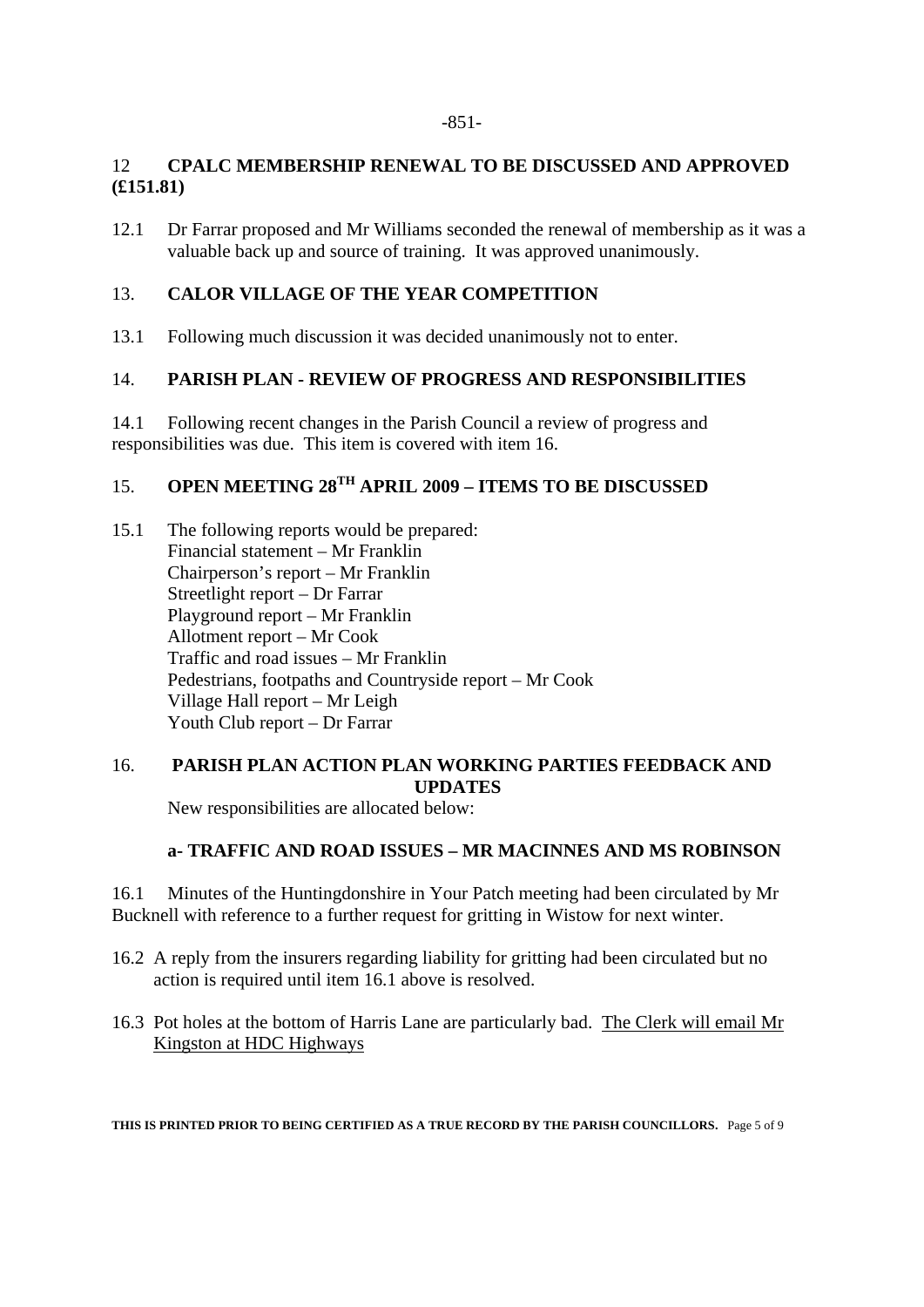#### -852-

## **b- PEDESTRIANS - MR COOK TO REPORT**

16.4 Mr Cook reported that a lorry had backed up over the kerb at the Church Street/Oaklands Avenue junction and destroyed both kerbs. Mr Lucas will look into that.

Mr Lucas made his apologies and left he meeting at 8.45 pm

## **c- LIGHTING - DR FARRAR TO REPORT?**

16.5 Dr Farrar reported that lighting was all in order. The Clerk reported two lights out in Manor Street/Parsonage Street which she will report.

# **d- LITTER – MS ROBINSON TO REPORT**

16.6 Mr Cook reported an increase in dog fouling which would b monitored.

## **e- COUNTRYSIDE - MR COOK TO REPORT**

16.7 Mr Cook reported that a grant of £300 had been awarded by the Parish Paths Partnership to open up paths between Wistow and Upwood. He would be organising a working party.

## **f- ACTIVITIES, SPORTS, CLUBS, SOCIETIES ETC. AND OTHER YOUTH ISSUES - DR FARRAR/ MR WILLIAMS TO REPORT?**

16.8 The Clerk reported that she had not heard further from Mrs Barker and she would ring again. This item will be amended in future agendas to reflect the closure of the Youth Club.

16.9 Dr Farrar requested a donation to the History Society as they were finding that the costs of research were mounting up. Mr Leigh proposed a donation of £100 against receipts for costs incurred, Mr Williams seconded and it was agreed unanimously. The Clerk would email Mr Latter to inform him.

# **g- VILLAGE HALL - MR COOK AND MR LEIGH TO REPORT?**

16.10 Mr Leigh reported that the last Village Hall Meeting discussed mainly the possibilities for extending the village hall and its facilities. Options are being discussed with Planning and they are hoping to increase the footprint by one third. There is an ongoing debate on extension versus refurbishment.

# **h- FLOODING - MR BUCKNELL TO REPORT**

16.11 In Mr Bucknell's absence there was nothing to report.

**THIS IS PRINTED PRIOR TO BEING CERTIFIED AS A TRUE RECORD BY THE PARISH COUNCILLORS.** Page 6 of 9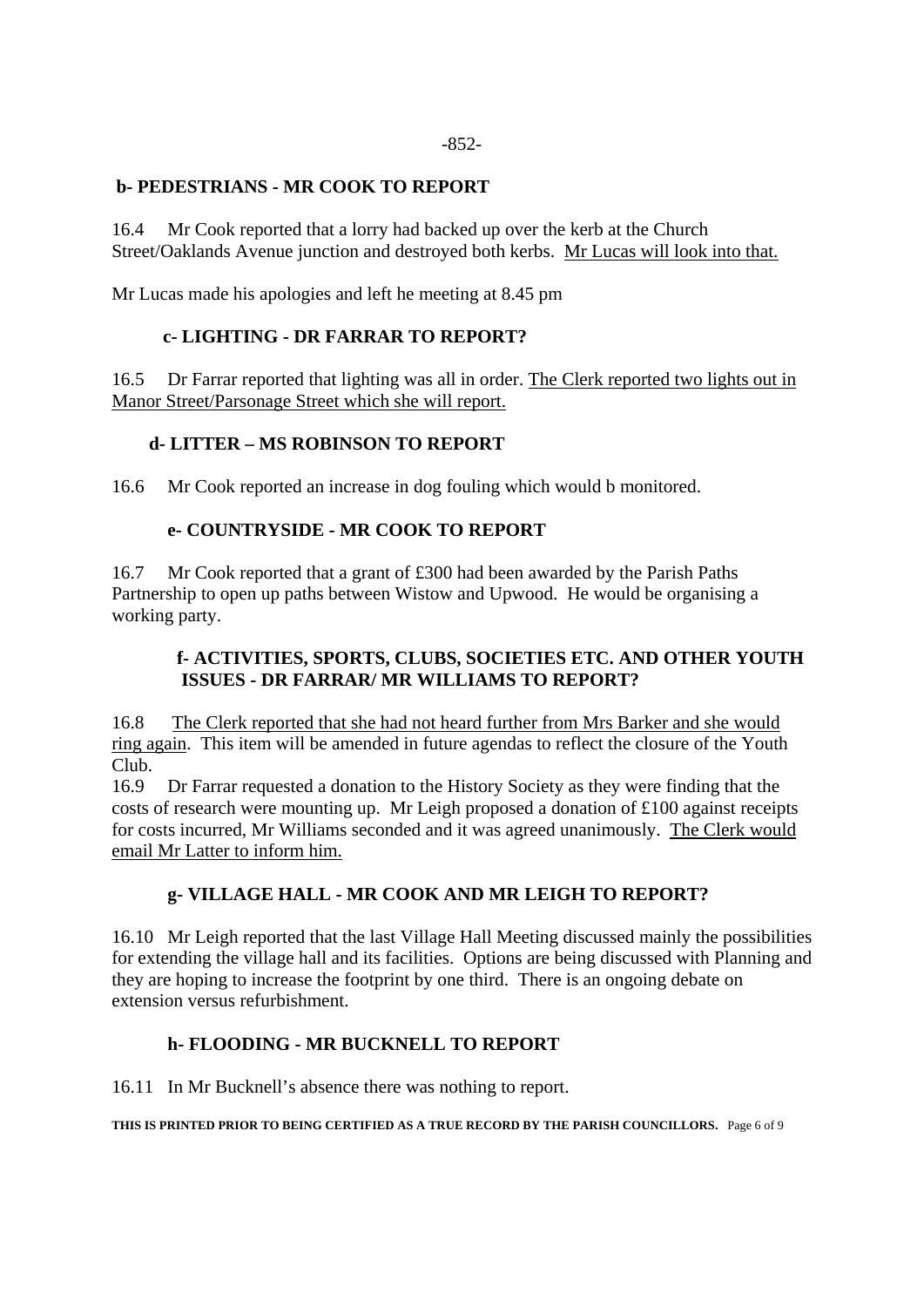## **i- VILLAGE SIGNS - MR FRANKLIN AND MR WILLIAMS TO REPORT**

16.12 A grant of £500 had been awarded but must be matched. Dr Farrar proposed that the funding be matched, Mr Franklin seconded and it was unanimously agreed. Mr Cook would quote for laying the hardstanding for the sign and the Clerk would reply to Mr Smith to inform him that the match funding had been agreed.

# 17 **a- PLAYGROUND - MR BUCKNELL, MR COOK & CLERK TO REPORT**

17.1 Mr Cook reported that repairs had been completed and Mr Elmore will be treating the walkway and seat. No progress had been made with instructions to tighten the aerial runway, the Clerk will persevere.

17.2 Notification of a RoSPA inspection during April had been received see item 8.2.

## 17 **b- GRASSCUTTING - MR COOK, MR BUCKNELL, MR LUCAS & CLERK TO REPORT**

15.3 The Clerk reported that grasscutting would commence on 1<sup>st</sup> April 2009.

## 15 **c- GRANTS -MR BUCKNELL AND CLERK TO REPORT (INCLUDING DISCUSSION OF ANY GREEN/ ENVIRONMENTAL ISSUES THAT COULD BE OBTAINED BY WIND FARM GRANT MONIES?)**

- 15.4 Mr Franklin had the Wind Farm Grant application forms.
- 15.5 Mr MacInnes and Ms Robinson would take over the grant application for road issues later in the year.

## 16 **ITEMS FOR THE WISTOW WARBLER AND WISTOW WEB SITE - TO INFORM JOHN DRANSFIELD AND DR FARRAR OF RELEVANT ARTICLES (ALSO TO DISCUSS OTHER ITEMS RELATING TO COMMUNICATION ISSUES)**

16.1 Information had been forwarded to Mr Dransfield regarding the Bridge and the compost giveaway.

## 17 **MONTHLY AUDIT - NOMINEE FOR NEXT MEETING?**

17.1 Ms Robinson agreed to do the Monthly Audit at the next Parish Council Meeting.

## 18 **DATE OF NEXT MEETING - Tuesday 28<sup>th</sup> April 2009 at** 7.30pm. This will be the Open Meeting.

There being no further business to discuss, the meeting closed at 9.40 pm.

**THIS IS PRINTED PRIOR TO BEING CERTIFIED AS A TRUE RECORD BY THE PARISH COUNCILLORS.** Page 7 of 9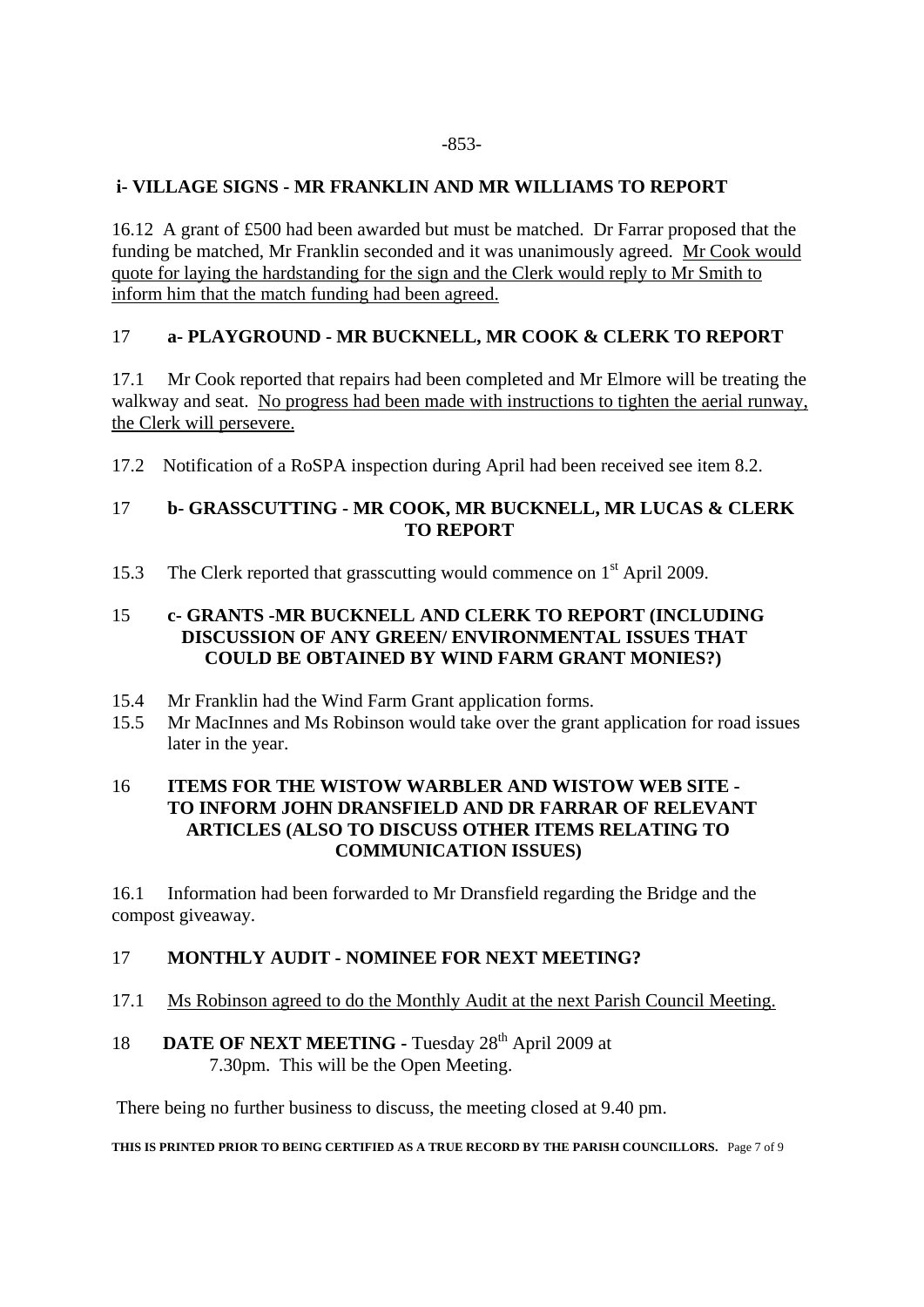# **PLANNING APPLICATIONS RECEIVED FROM AUGUST 2007**

Wistow Parish Council - WPC Huntingdonshire District Council - HDC Not Yet known - NYK

|              |                                                                     |                                                                                  | <b>Approved and Date</b>                        |  |
|--------------|---------------------------------------------------------------------|----------------------------------------------------------------------------------|-------------------------------------------------|--|
| App.Number   | <b>Property Address</b>                                             | <b>Purpose</b>                                                                   | <b>WPC</b><br><b>HDC</b>                        |  |
|              | 07/02598/FUL 4 Oakland's Close, Wistow                              | <b>Extension to Porch</b>                                                        | Yes - Yes -<br>28/8/07 6/9/07                   |  |
| 07/02657/FUL | 07/02658/LBC Lavender Cottage, Church<br>Street, Wistow             | Extension to staircase and<br>alterations to garage and dwelling 25/9/07 9/10/07 | $Yes - Yes -$                                   |  |
|              | 07/03808/FUL Haven, Shillow Hill, Wistow Conservatory Erection      |                                                                                  | Yes - Yes                                       |  |
|              | 08/00500/FUL Rookes Grove Farm,<br>Mill Road, Wistow                | Erection of 2 dwellings and<br>access road                                       | 27/11/07 4/1/08<br>Yes - Yes<br>26/2/08 18/6/08 |  |
| NYK          | 08/00599/FUL Poultry Houses, Shillow Hill, Erection of Agricultural |                                                                                  | Yes-                                            |  |
|              | Wistow                                                              | dwelling                                                                         | 25/3/08                                         |  |
|              | 008/03478/FUL Threeways, Church Street                              | Add pitched roof to flat<br>extension at rear                                    | Yes<br>07/01/09                                 |  |
| 0900055FUL   | Rectory Farm, Wistow Rd<br><b>Broughton</b>                         | Erection of agricultural<br>building to house free<br>range hens                 | No comment<br>24/02/09                          |  |

**THIS IS PRINTED PRIOR TO BEING CERTIFIED AS A TRUE RECORD BY THE PARISH COUNCILLORS.** Page 8 of 9